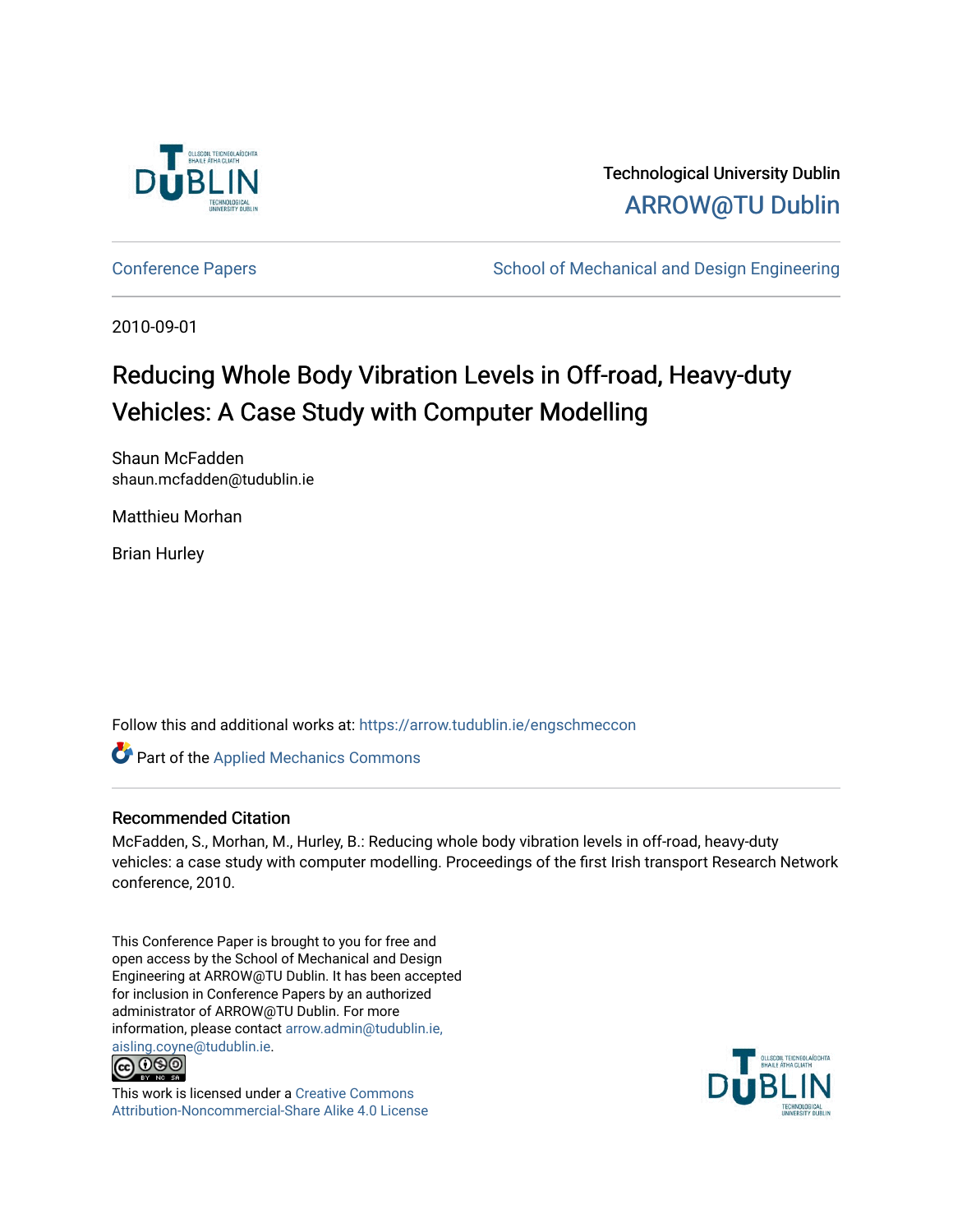## **REDUCING WHOLE BODY VIBRATION LEVELS IN OFF-ROAD, HEAVY-DUTY VEHICLES: A CASE STUDY WITH COMPUTER MODELLING**

**Shaun McFadden<sup>1</sup> , Matthieu Morhan<sup>2</sup> and Brian Hurley<sup>2</sup>**

- 1. School of Mechanical & Transport Engineering, Department of Transport Engineering, Dublin Institute of Technology, Ireland; email: shaun.mcfadden@dit.ie
- 2. Timoney Technology Limited, Gibbstown, Navan, Ireland; email: mmorhan@timoneygroup.com

email: bhurley@timoneygroup.com

#### **ABSTRACT**

This paper describes a case study involving the dynamic ride performance of a 30-ton, articulated dumper vehicle. The vehicle in question was originally fitted with a front-end, solid axle with leading arm mechanism. After an engineering design program, the vehicle was custom-fitted with a Timoney Independent suspension system. Extensive testing and modelling activities using LMS Virtual.lab Motion® were undertaken to determine the productivity levels of each vehicle. It was demonstrated that the vehicle fitted with a Timoney suspension could achieve a productivity increase of up to 50%. A health analysis is also presented which shows the Timoney Independent suspension system reduces the potential health risk.

*Keywords*: Whole Body Vibrations, Independent Suspension

#### **1 INTRODUCTION TO HUMAN VIBRATION EXPOSURE**

Humans who are at an interface with machinery are often exposed to mechanical vibrations or shock loads. In the simplest case, a person who is manually controlling a powered machine or hand tool experiences hand-transmitted vibrations. In the case of vehicular transportation, the operator and passengers will experience whole-body vibrations [1,2]. A human's exposure to vibrations must be limited due to comfort and health reasons. Griffin [1] catalogues many of the ailments that can result from over exposure to mechanical vibrations. The whole-body vibrations are transmitted to the person where contact is made with the machine, via the floor and/or the seat cradle (depending on the posture of the individual: standing, seated, or supine). The International Organization for Standardization provides the standard on testing and evaluating human exposure to whole-body vibrations and states the frequency range of interest to be 0.5 Hz to 80 Hz [3]. Air-borne vibrations, i.e., acoustics, are not considered in whole-body vibration analysis.

The Official Journal of the European Communities provides directive 2002/44/EC of the European Parliament on the minimum health and safety requirements regarding the exposure of workers to the risks arising from vibration [4]. This directive outlines the daily exposure action value and the daily exposure limit value (these levels of exposure must be calculated using the method outlined in [3]). The Root Mean Square (RMS) acceleration limit value when standardised to an eight-hour

reference period is  $1.15 \text{ m/s}^2$ . When converted to an equivalent vibration dose value (eVDV), the limit is  $21 \text{ m/s}^{1.75}$ . Employers must ensure that workers are not exposed to vibration levels above the daily limit value. The daily exposure action level (RMS acceleration) standardised to an eight-hour reference period is  $0.5 \text{ m/s}^2$ . The equivalent vibration dose value (eVDV) to reach the action level is 9.1 m/s<sup>1.75</sup>. If workers are exposed to vibration levels higher than the action level, then the employer must take action to reduce the employee's exposure to the vibration.

#### **2 EXPOSURE TO VIBRATION ONBOARD GROUND VEHICLES**

Mechanical vibrations occur in every ground transportation vehicle, whether they are used for on-road or off-road activities. Vibrations may occur due to moving or rotating parts within the vehicle, for example, the engine driveline. These vibrations are typically periodic or cyclical and do not contribute significantly to whole-body vibration levels. The most significant contributor to wholebody vibration comes from the excitation at the road-wheel-to-ground interface, that is, at the tyre contact patches. As a vehicle drives over terrain, forces are continuously generated at the tyres' contact patches. These forces are random in nature and cause excitation or vibration that is transmitted through the tyres, the suspension system, the chassis, the seat, and to the human occupant. The occupant experiences vibrations occurring in all six degrees of freedom: vertical, lateral, and longitudinal translations; and roll, pitch, and yaw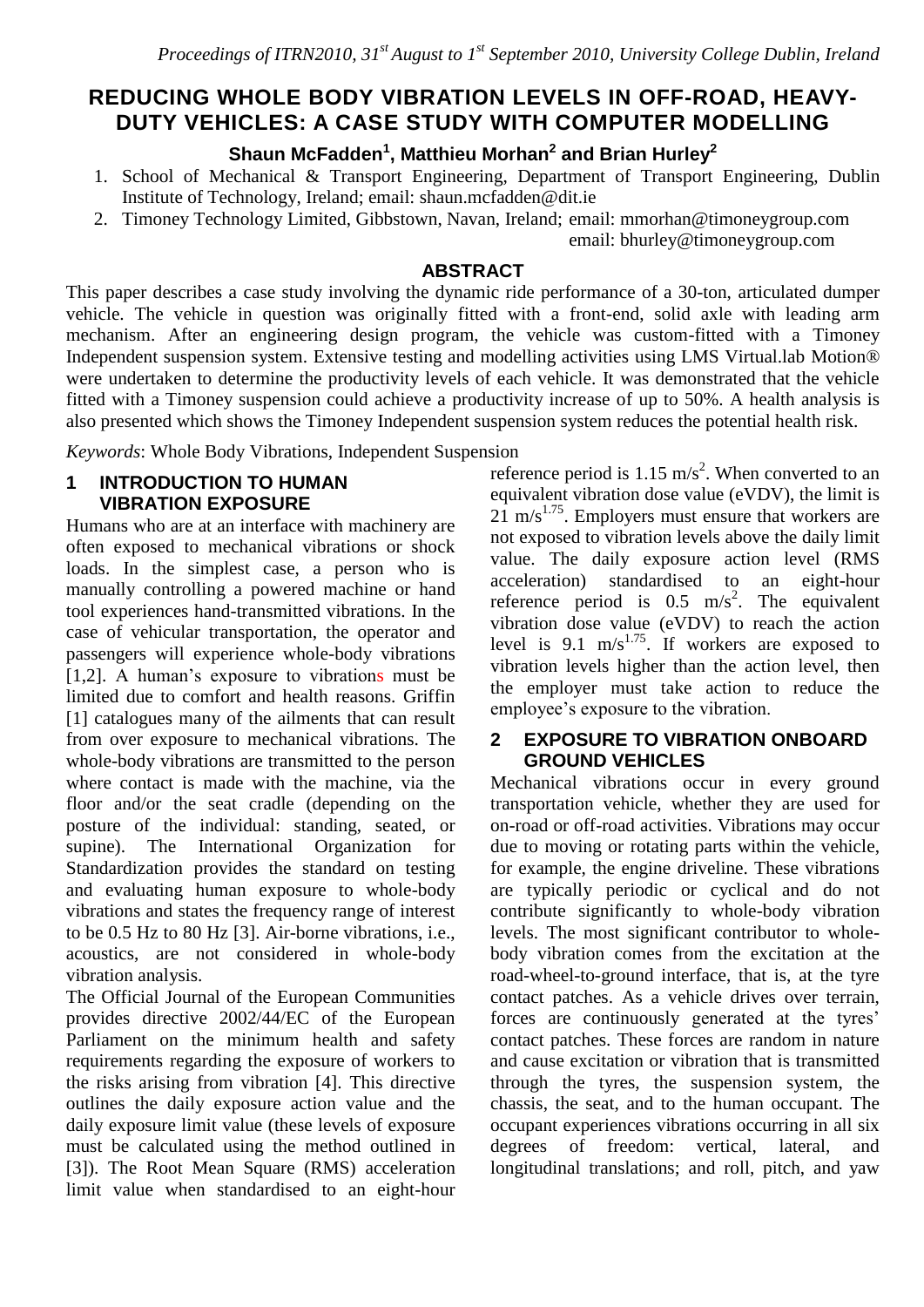*Proceedings of ITRN2010, 31st August to 1st September 2010, University College Dublin, Ireland*

rotations. The ISO standard [3] considers contributions from all six degrees of freedom.

Naturally, off-road vehicles experience high levels of random vibrations due to the uneven nature of the terrain. The random vibrations have a wider spectral content than a periodic vibration [5].

#### **2.1 Vehicle Suspension Systems**

The suspension system on a vehicle improves the mobility and comfort level, especially in off-road conditions. The role of the suspension is to isolate the chassis and its occupants from the harsh loads generated at the tyre while driving. The suspension system absorbs and dissipates the vibration energy arising from the ground interaction using a mechanism of springs and dampers. The suspension system is typically tuned to permit acceptable frequencies (in the range of 0.5 to 1.3 Hz) and to suppress the vibrations at harmful higher frequency ranges. The vehicle's ability to traverse terrain comfortably is often called the vehicle's ride quality [6].

#### *Solid Axle Suspension Systems*

Some heavy-duty vehicles have solid-axle suspension systems, which are sometimes also known as beam-axle systems. In this configuration the opposing wheels on the axle are bolted directly onto a shared solid axle. Hence, the wheel motions are strongly coupled to each other by the motion of the axle. This type of axle system will have a suspension mechanism between the main chassis and the solid axle. The mechanism characterises the degrees of freedom between the main chassis and the axle and hence the wheel motion.

#### *Independent Suspension System*

An independent suspension system is one where the opposing wheels on a given axle are uncoupled from each other. Each wheel station on the axle has its own suspension system mechanism that allows the wheels to move with an independent degree of freedom into bump and rebound positions. Strictly speaking, the only connection between opposite wheel stations is through the suspension to the main chassis frame; however, where necessary, some independent suspension systems have a flexible anti-roll bar connected between them to improve handling. We do not consider anti-roll bars in this manuscript. Independent suspension systems are regarded as giving better ride performance than their solid axle counterparts. Reasons often quoted for this improvement are reduced unsprung mass and improved wheel travel.

Timoney Technology is an Irish company who is a leading provider of independent suspension systems for heavy-duty machinery worldwide.

#### **3 WHOLE-BODY VIBRATIONS: A CASE STUDY IN CONSTRUCTION EQUIPMENT**

Timoney Technology was requested by a customer to analyse and improve the ride performance of a commercially-available, 30-ton, articulating dumper vehicle – the type of vehicle used for road construction and quarry projects. This type of vehicle configuration has a tractor and a trailer unit that are connected by an articulating joint. The articulating joint allows the tractor and trailer to rotate along their longitudinal axes relative to each other. The articulating joint mechanism also provides the steering action of the vehicle. The tractor unit of the vehicle in question had a solid axle on a leading arm suspension mechanism.

The ride performance of such a vehicle is significant because of the impact it has on the productivity of the vehicle. A vehicle's productivity is defined for a prescribed haulage circuit or route and it is given as the tonnage of payload material hauled per hour. If the vehicle can complete the haul circuit at higher speeds then the productivity increases. Furthermore, a machine performance metric, M, may be calculated using the hourly cost of owning and operating the vehicle (Euros/hour) and the productivity (tons/hour).

$$
M = \frac{HourlyCost}{Productivity}
$$
 (1)

The machine performance metric is given in units of Euros/ton.

To improve the ride performance by reducing the whole-body vibration exposure, Timoney Technology proposed an independent suspension system for the front axle on the tractor unit. A driven-axle, double-wishbone, independent suspension system was designed and installed to the vehicle.

## **3.1 Initial Testing and Modelling**

#### *Quarry Floor Tests*

During the development phase of the project, each vehicle (solid axle and independent suspension versions) was instrumented with accelerometers on the driver's seat and tested on a quarry surface representative of typical operating conditions for this class of vehicle. The vehicles were driven over typical construction and quarry road surfaces at constant speeds. The ISO standard [3] was applied to the test results and comparisons were made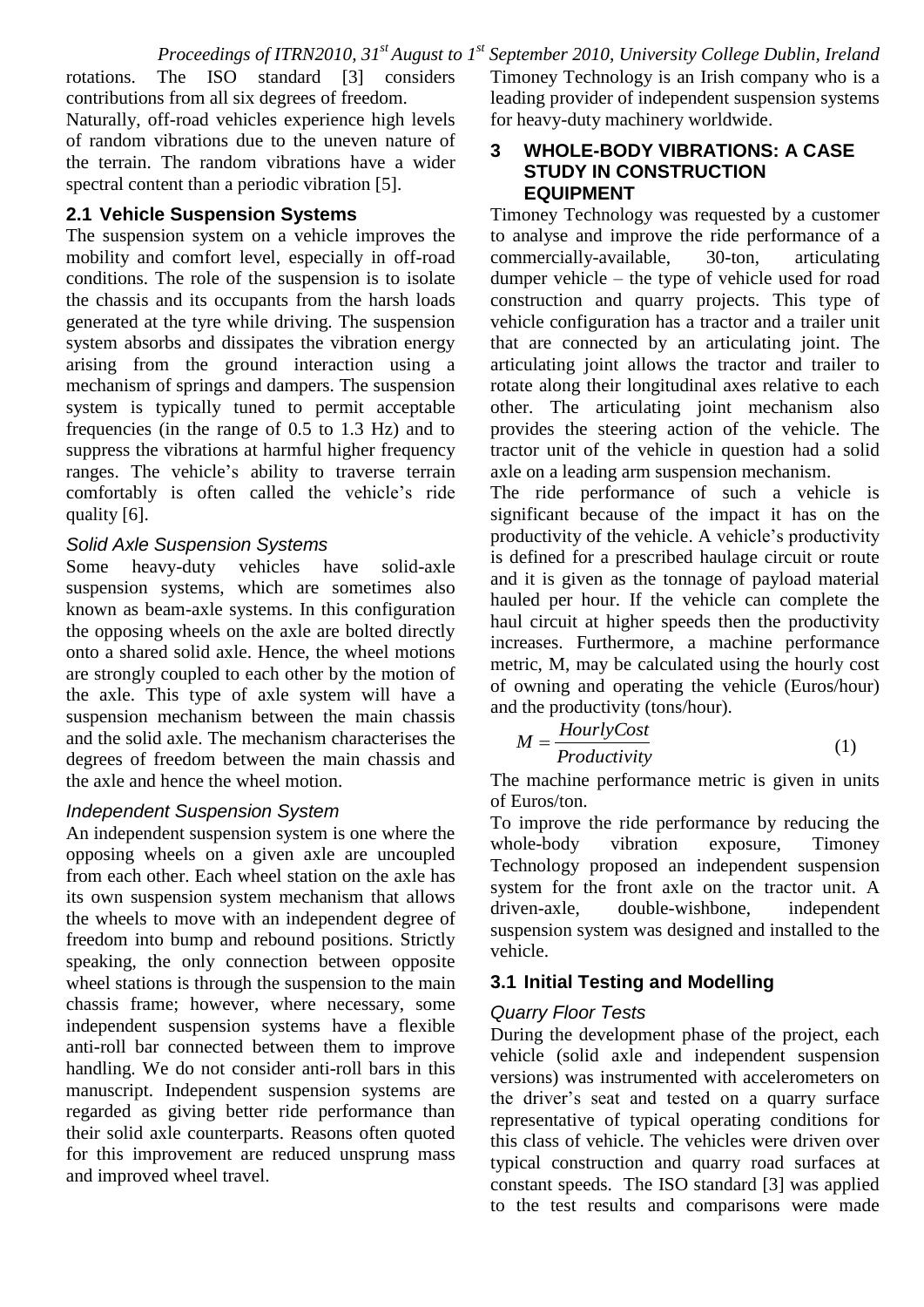*Proceedings of ITRN2010, 31st August to 1st September 2010, University College Dublin, Ireland* Medium Applications:

between the ride index values. The ride index is calculated using the measured RMS accelerations, the root sum of squares, and weighted filters as described in [3]. The ride index has units of  $m/s<sup>2</sup>$ . The vehicles were tested at both laden and unladen conditions. The driver of the vehicle maintained the speed at constant levels so that comparisons could be made. It was found that the vehicle with independent suspension performed consistently better than the vehicle with the solid axle. On a quarry loop section of the terrain, the independent suspension performed with a 51% improvement in ride index (that is, a lower ride index) when laden and a 47% improvement when unladen. Across the quarry floor section of the terrain, the independent suspension performed with a 28% improvement when laden and 19% improvement when unladen.

## *Modelling Activity*

Detailed computer models of the complete vehicles with solid axle and independent suspension were developed using LMS virtual.lab motion®. This type of modelling considers the components in the vehicle as rigid bodies with defined linkages between components. Spring and damper elements provided the suspension effects and tyre models were available within the software package. Random road profiles were generated and used in the model. The spectral content of the random roads followed guidelines set out in [5]. Left and right tracks with coherence were generated for each road profile.

Modelling results were compared to the experimental measurements from the quarry testing and after detailed deliberation the model (beyond the scope of this paper) was deemed to be fit for purpose.

#### **3.2 Comparative Analysis Methodology**

Once confidence was gained in the modelling technique, a comparative analysis was conducted to determine the improvements that could be expected in productivity and machine performance. Construction plant tyre manufacturers distinguish three levels of construction site application: low, medium, and high. We may expand upon the description of the applications and the expected outcome on tyre life.

Low applications:

- Earthmoving and stockpile applications.
- Medium to long hauls on well-maintained haul roads and dirt tracks.
- Almost all the tires wear through the tread from abrasion.
- Short to medium length haul routes, ranging from well-maintained haul roads to loose rock and compacted gravel surfaces.
- Typical conditions for road-building, construction, and open-pit mining.
- Most tires wear out normally but some fail due to non-repairable punctures, for example, rock cuts.

High applications:

- Continuous use on short poorly maintained haul routes.
- High rolling resistance and poor traction surfaces.
- High impact loads to the tyres are likely.
- Almost all tires fail prematurely due to rock cuts, impacts, and non-repairable punctures, etc.

Initially, a detailed cost analysis was performed to determine the owning and operating costs for each vehicle during low, medium, and high applications. The cost analysis was based on a five-year ownership period with an estimated usage of 2000 hours per year.

Next, a productivity analysis was performed using the whole-body vibration data gathered from the validated computer models of the vehicle. Three notional but representative tasks were created for each application, namely, low, medium, and high. This type of analysis is performed routinely in plant management and is called off-the-job production planning [7]. Each task consisted of estimating the time to load a vehicle with a full payload, perform a haul journey to the destination, shed the payload, and return unladen to the original loading point. The productivity is calculated by dividing the payload delivered by the time taken to complete the circuit. The following routes were devised.

Low application:

- 3km level haul road with unprepared top surface with
	- <sup>o</sup> Continuous 25mm RMS surface
- 6km round trip
- Medium application:
	- 1.5km level haul route with
		- <sup>o</sup> 750m section of 25mm RMS surface
		- <sup>o</sup> 500m section of 50mm RMS surface
		- <sup>o</sup> 250m section of 75mm RMS surface
- 3<sub>km</sub> round trip

High application:

- 850m level quarry floor with
	- <sup>o</sup> 250m section of 50mm RMS surface
	- <sup>o</sup> 600m section of 75mm RMS surface
- 1.7km round trip